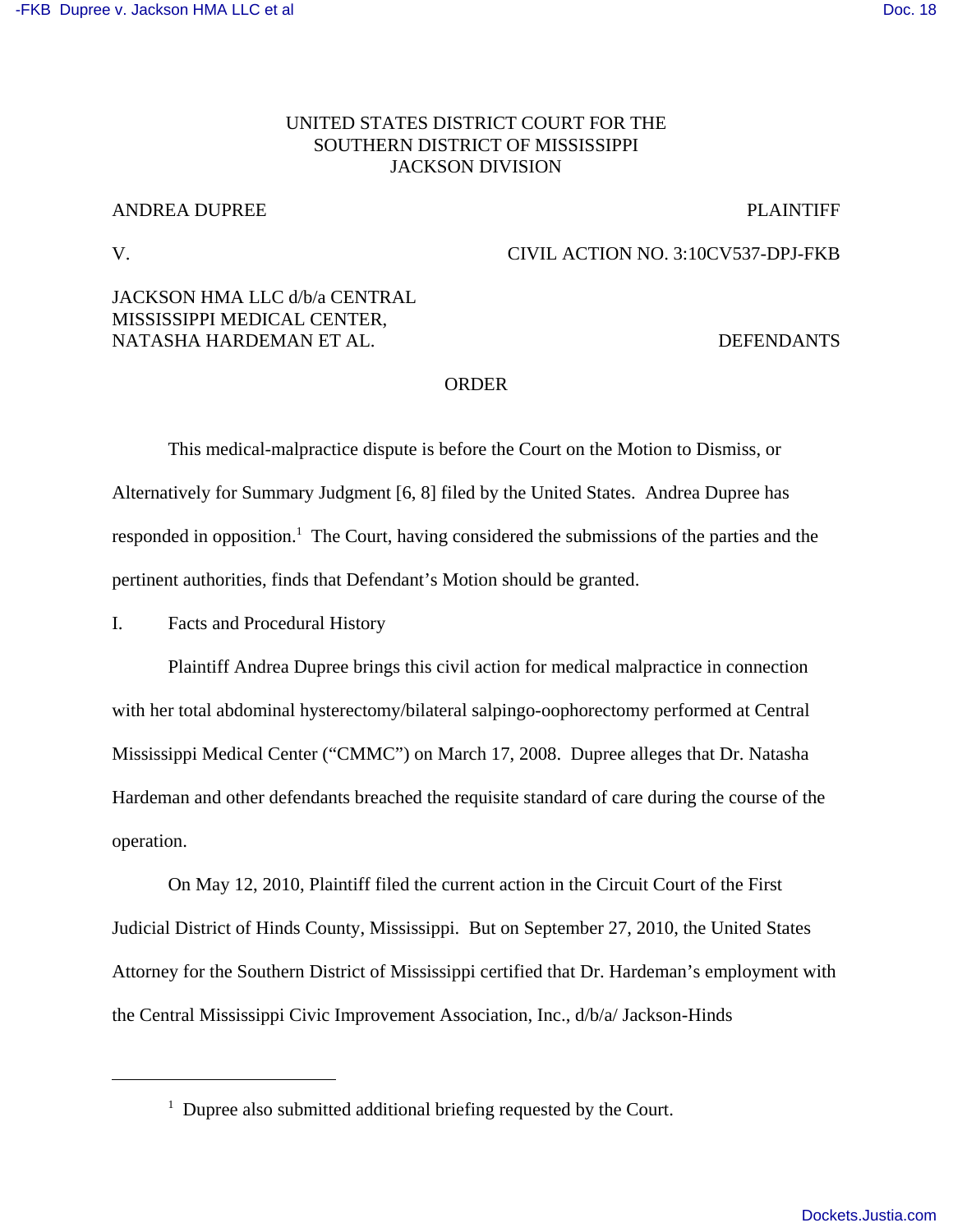Comprehensive Health ("Health Center") qualified her as a federal employee. Certification [2]. The Government then removed the action to this Court and substituted the United States as the proper party defendant with respect to the claims against Dr. Hardeman pursuant to 28 U.S.C. § 2679(2). In its Notice of Removal [1], the United States maintained that Dr. Hardeman is statutorily deemed a federal employee for the time period in question and is therefore entitled to protection under the Federal Torts Claims Act ("FTCA"). *See* Notice of Removal [1] ¶ 8. That contention has not been disputed.

Following removal, the United States moved to dismiss, or alternatively for summary judgment, as to all claims against it as the substituted party for Dr. Hardeman. In support of its Motion, the United States contends that Dupree failed to exhaust administrative remedies under the FTCA as required by 28 U.S.C. § 2401. The Motion does not impact Dupree's claims against the remaining defendants.

II. Analysis

### A. The FTCA

As a sovereign, the United States is immune from suit unless it consents to be sued. *United States v. Mitchell*, 445 U.S. 535, 538 (1980). Over the years, Congress has carved into the Government's immunity through various waivers. As to scope, "[a] waiver of the Federal Government's sovereign immunity must be unequivocally expressed in statutory text" and "will be strictly construed . . . in favor of the sovereign." *Lane v. Pena*, 518 U.S. 187, 192 (1996).

Through the FTCA, $2$  Congress waived the United States's sovereign immunity for claims arising out of torts committed by federal employees. *See United States v. Kubrick*, 444 U.S. 111,

<sup>&</sup>lt;sup>2</sup>The FTCA is embodied in 28 U.S.C. §§ 1346(b), 1402(b), 2401(b) and 2671–80.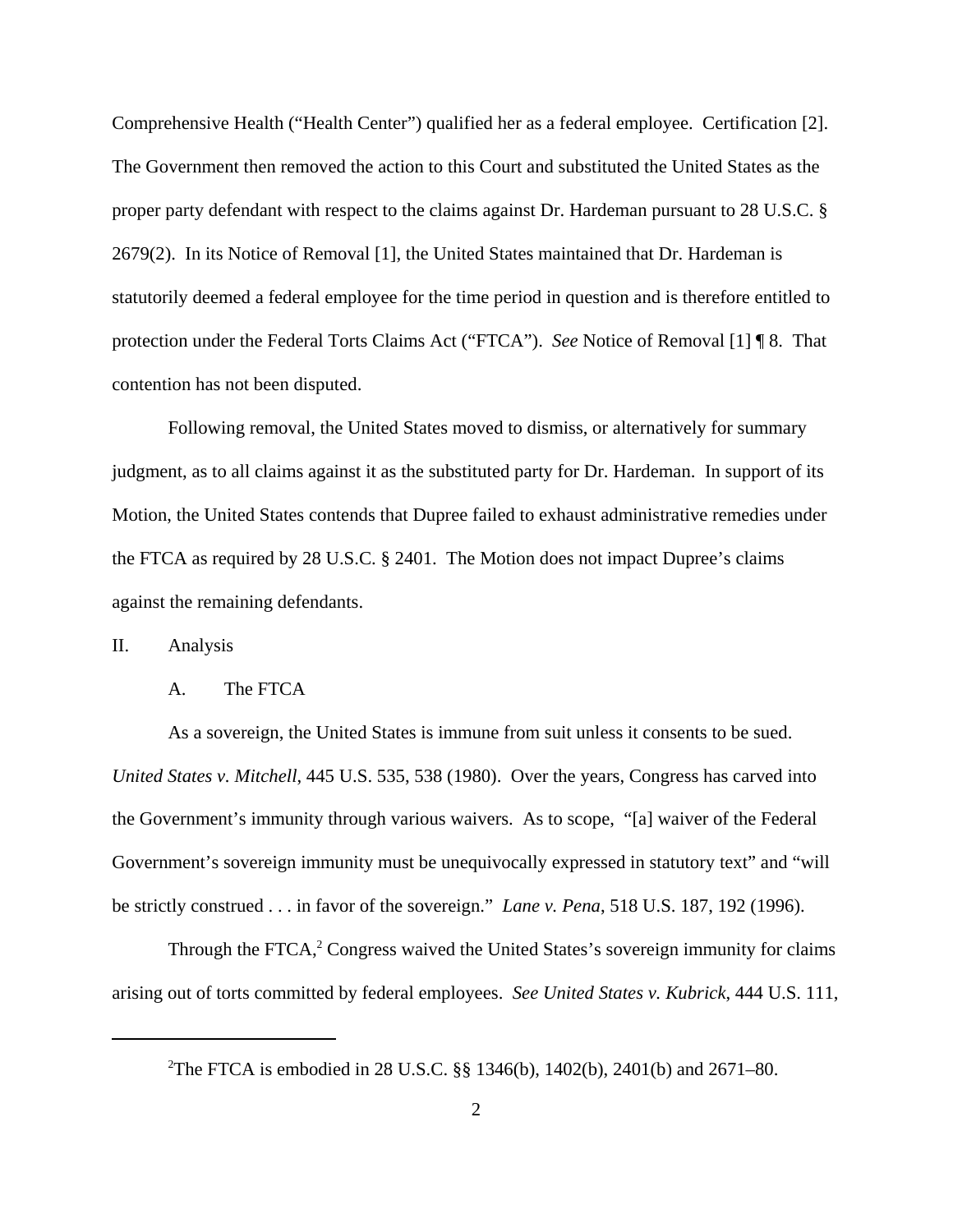117 (1979). Section 2679 provides that a suit against the United States is the exclusive remedy for damages for injury "arising or resulting from the negligent or wrongful conduct of any employee of the Government while acting within the scope of his office or employment." 28 U.S.C. § 2679(b)(1) (2006).

Congress, however, attached conditions to this waiver of sovereign immunity. In particular, the FTCA requires that a plaintiff first exhaust her administrative remedies before commencing an action against the United States. *See id.* § 2675(a). The exhaustion requirement provides that "[a]n action shall not be instituted upon a claim against the United States . . . unless the claimant shall have first presented the claim to the appropriate federal agency." *Id.* Moreover, the FTCA requires that a plaintiff present a claim to the federal agency within two years after the claim accrues, otherwise the claim "shall be forever barred." *Id.* § 2401(b).

Here, the Government maintains that the Health Center was deemed eligible for FTCA coverage under 42 U.S.C. §  $233(g)$ –(n). In addition, the Government avers that the coverage extends to Dr. Hardeman's alleged acts in this case as an employee of the Health Center. Def.'s Mem. [7] at 7; *see* 42 U.S.C. § 233(g)(1)(A). Dupree challenges neither contention. As such, Dr. Hardeman is entitled to FTCA coverage and Dupree's exclusive remedy is an action against the United States. 28 U.S.C. § 2679(a).

B. Accrual

Section 2401(b) bars tort claims against the United States unless first presented to the appropriate federal agency "within two years after such claim accrues." *Kubrick*, 444 U.S. at 113 (quoting § 2401(b)). The first dispute in this case is whether Dupree's claim accrued on the

3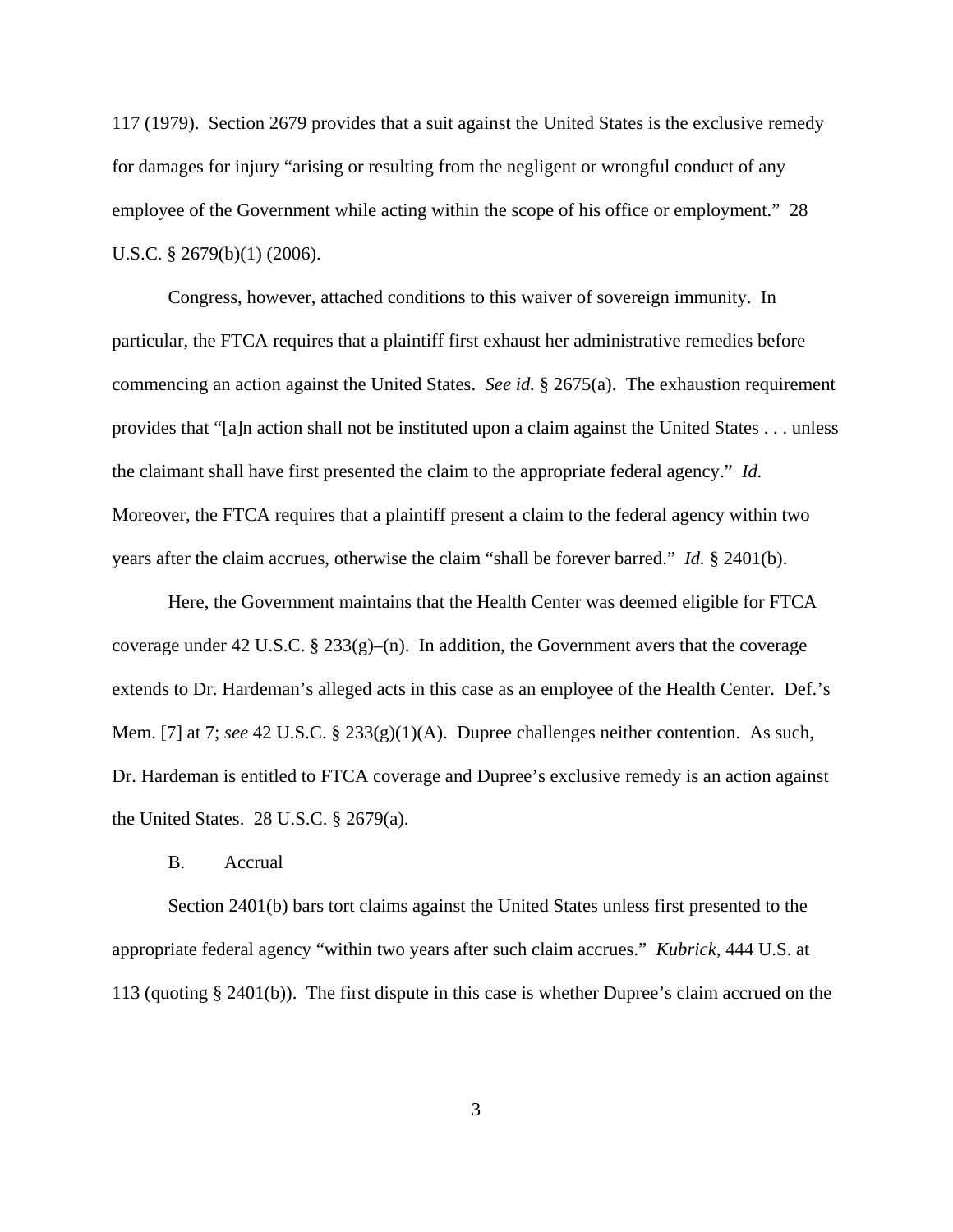date she learned of her injury and its cause or when she "first became aware that Dr. Hardeman was a federal employee." Pl.'s Resp. [15] ¶ 5.

In *Kubrick*, the Supreme Court "adopted a 'discovery rule'" for FTCA medicalmalpractice cases "under which the time starts to run when the plaintiff has the information necessary to discover 'both his injury and its cause.'" *Johnson v. United States*, 460 F.3d 616, 621 (5th Cir. 2006) (quoting *Kubrick*, 444 U.S. at 120). But a plaintiff "need not know the legal or medical significance of an act or an injury for the cause of action to accrue." *MacMillan v. United States*, 46 F.3d 377, 381 (5th Cir. 1995). Rather, the point of accrual is when the plaintiff has "knowledge of facts that would lead a reasonable person (a) to conclude that there was a causal connection between the treatment and injury or (b) to seek professional advice, and then with that advice, to conclude that there was a causal connection between the treatment and injury." *Id.* (quoting *Harrison v. United States*, 708 F.2d 1023, 1027 (5th Cir. 1983)).

Other circuits have expressly rejected Dupree's contention that claims accrue when the plaintiff learns that the alleged tortfeasor is a government employee. *See, e.g.*, *Ramos v. U.S. Dep't of Health & Human Servs*., No. 10-15020, 2011 WL 2342647, at \*3 (11th Cir. June 14, 2011) (rejecting argument that claim accrued when plaintiff discovered that doctor was federal employee); *Hensley v. United States*, 531 F.3d 1052, 1057 (9th Cir. 2008) (holding that "plaintiffs' 'ignorance of the involvement of United States employees is irrelevant' to determining when their claim accrues") (citing *Gould v. U.S. Dep't of Health & Human Servs*., 905 F.2d 738, 743 n.2, 745 (4th Cir. 1990) (en banc) (holding that FTCA statute of limitations "does not wait until a plaintiff is aware that an alleged tort-feasor is a federal employee") (other citations omitted)); *Skwira v. United States*, 344 F.3d 64, 76 (1st Cir. 2003) ("In the medical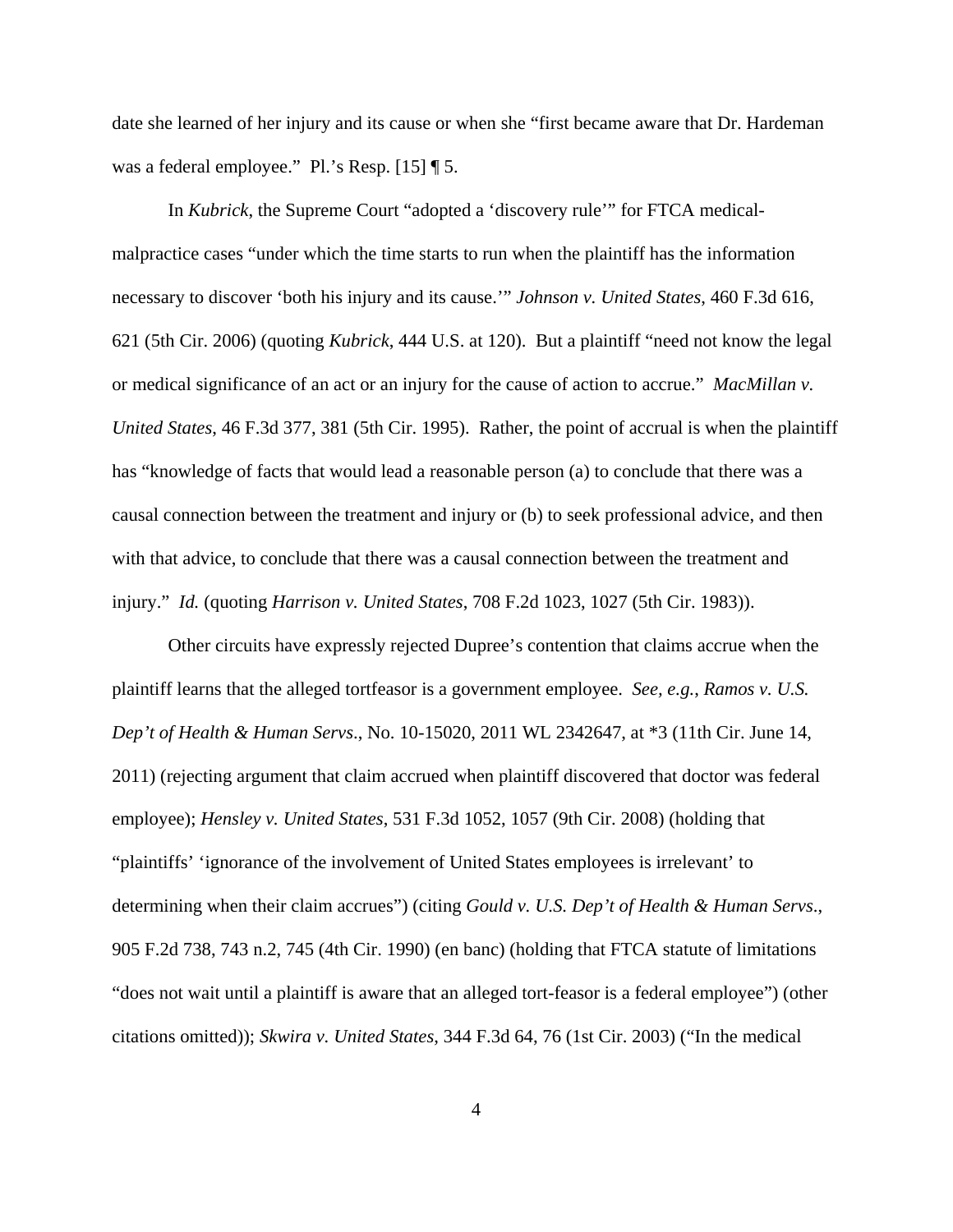malpractice context, where the *personal* identity of the treating physician is usually known to the patient, knowledge of the *legal* status of the physician as a federal employee is not required for claim accrual.").

Thus, Dupree's claim accrued when she discovered the injury and cause, not when she learned that Dr. Hardeman was a federal employee. *See Bryant v. United States*, 96 F. Supp. 2d 552, 555 (N.D. Miss. 2000) (refusing to excuse plaintiff from the FTCA's two-year filing deadline due to his lack of knowledge that the original defendant was a federal employee). Dupree tacitly conceded that she learned of the injury and cause upon completion of the surgery. Based on the facts alleged in the Complaint, the Court finds that the claims accrued on or about March 17, 2008— the date of the subject operation.

### C. Equitable Tolling

Dupree's claim is time-barred under § 2401(b). Thus, absent grounds for equitable tolling, the claim is moribund. Dupree's Response made no argument based on equitable tolling—perhaps on the belief that it does not apply. Nevertheless, the Government mentioned the defense in its Reply, and the Court was reluctant to dismiss the claim on procedural grounds without hearing from Dupree on this issue. It therefore instructed Dupree to address equitable tolling in a supplemental memorandum, which she did in a short Response [17].

Equitable tolling of the FTCA statute of limitations is appropriate "where the principles of equitable tolling would ordinarily apply." *Perez v. United States*, 167 F.3d 913, 917 (5th Cir. 1999); *see also Irwin v. Dep't of Veterans Affairs* 498 U.S. 89, 95–96 (1990)).3 "The doctrine of

<sup>&</sup>lt;sup>3</sup>Some debate exists as to whether equitable tolling applies in FTCA cases after the Supreme Court's holding in *John R. Sand & Gravel Co. v. United States*, 552 U.S. 130 (2008). *See, e.g.*, *Bohrer v. City Hosp., Inc*., 681 F. Supp. 2d 657, 673–74 (N.D.W. Va. 2010). Because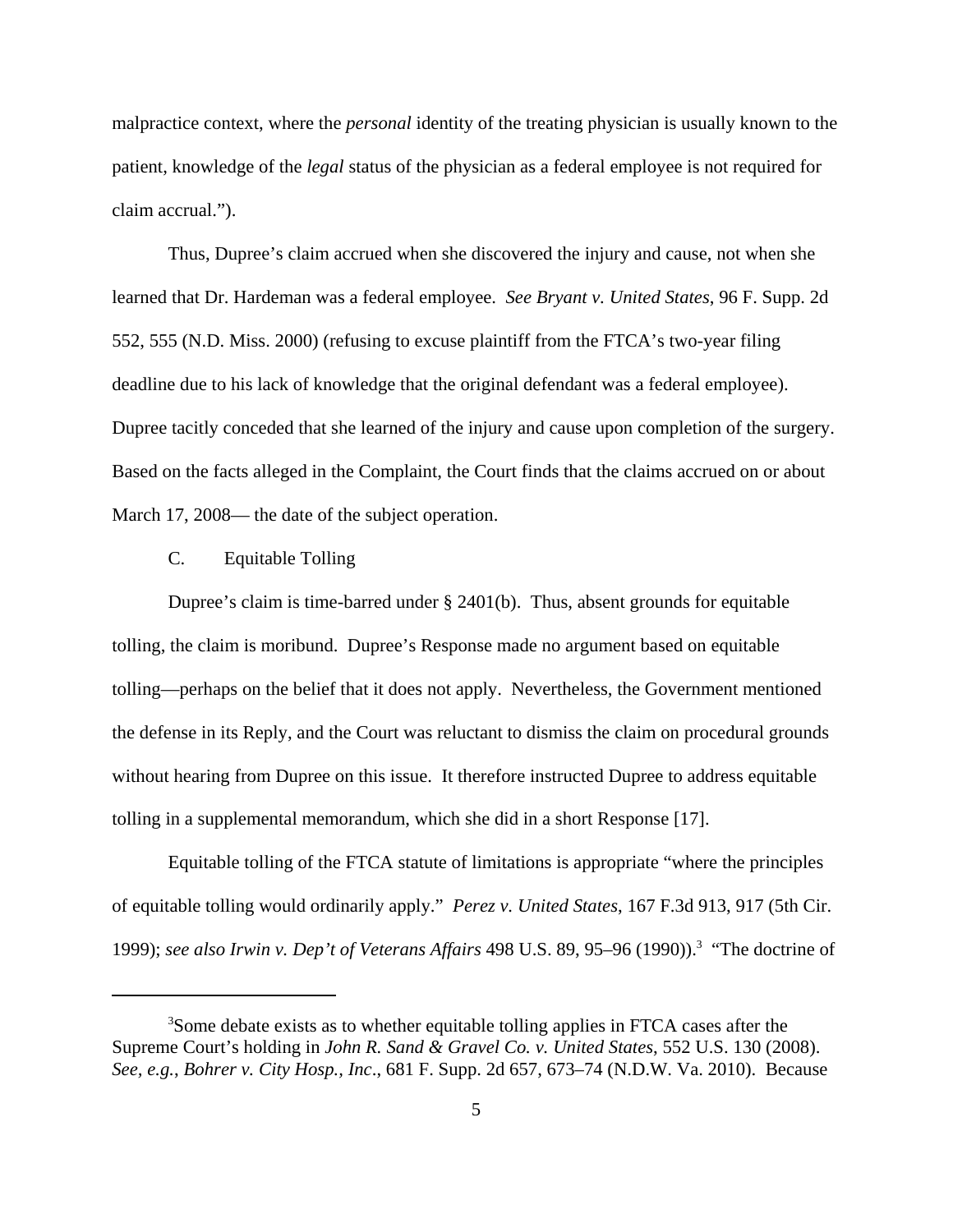equitable tolling preserves a plaintiff's claims when strict application of the statute of limitations would be inequitable." *United States v. Patterson*, 211 F.3d 927, 930 (5th Cir. 2000) (quoting *Davis v. Johnson*, 158 F.3d 806, 810 (5th Cir. 1998)). But it is a device extended sparingly. *Irwin*, 498 U.S. at 96. And the party seeking equitable tolling bears the burden of justifying it. *Hood v. Sears Roebuck & Co.*, 168 F.3d 231, 232 (5th Cir. 1999). Generally, a plaintiff seeking equitable tolling must show "(1) that he has been pursuing his rights diligently, and (2) that some extraordinary circumstances stood in his way." *Pace v. DiGuglielmo*, 544 U.S. 408, 418 (2005).

In *Irwin*, the Supreme Court provided the following guidance for determining whether equitable tolling is justified:

We have allowed equitable tolling in situations where the claimant has actively pursued his judicial remedies by filing a defective pleading during the statutory period, or where the complainant has been induced or tricked by his adversary's misconduct into allowing the filing deadline to pass. We have generally been much less forgiving in receiving late filings where the claimant failed to exercise due diligence in preserving his legal rights.

498 U.S. at 96 (citations omitted). Furthermore, "the principles of equitable tolling . . . do not extend to what is at best a garden variety claim of excusable neglect." *Id.* Regarding the FTCA specifically, the Fifth Circuit has held that "equitable tolling is available where a plaintiff has actively pursued judicial remedies but filed a defective pleading, [and] as long as the plaintiff has exercised due diligence." *Perez*, 167 F.3d at 917.

In *Perez*, the Fifth Circuit held that equitable tolling was proper. There, Perez filed suit in state court against the Texas National Guard one year after suffering her injury. *Id.* at 915. Approximately two years and five months after Perez filed the state court action, the Texas

Dupree is not entitled to equitable tolling even if it does apply, the Court need not address the issue further.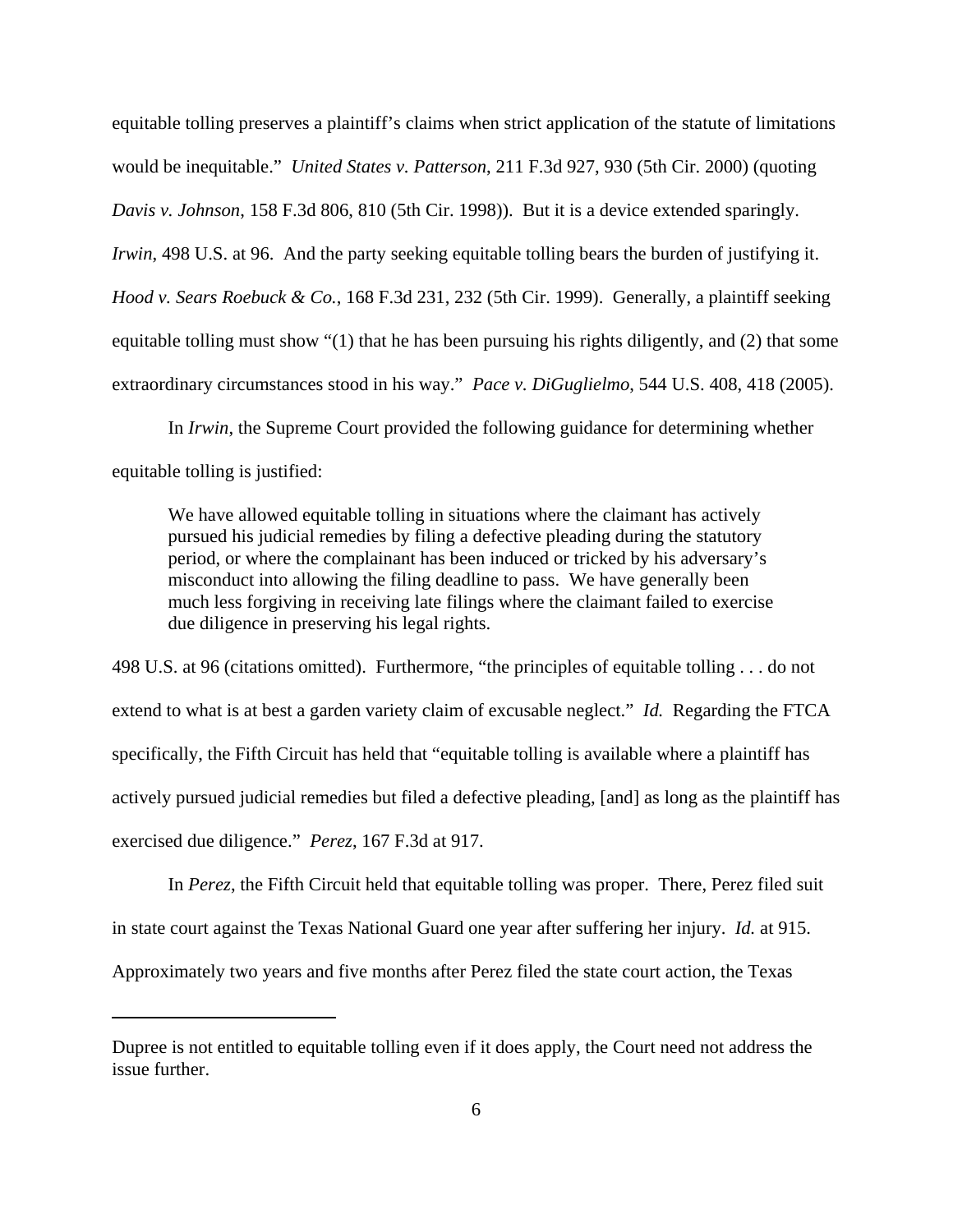National Guard advised her that the allegedly negligent guardsmen had been acting as employees of the federal government at the time of the injury. *Id.* Ultimately, the state court dismissed the case on the basis of sovereign immunity. *Id.* After dismissal, Perez filed her claim with the U.S. Army, and the Army denied it for failure to comply with the FTCA two-year statute of limitations. *Id.* Perez then filed suit in federal district court. *Id.* The district court dismissed the suit and refused to apply equitable tolling to save her claim. *Id.* The Fifth Circuit reversed and tolled the statute of limitations, finding that Perez's error was not a "garden variety claim of excusable neglect" because the "plaintiff took *some step* recognized as important *by the statute* [*i.e.*, the FTCA] before the end of the limitations period." *Id.* at 918 (emphasis added). The step taken was the state-court complaint placing the Texas National Guard on notice of the claim within the limitations period. *Id.*

This case is distinguishable because Dupree filed her state-court complaint more than two-years after the claim accrued. Thus, unlike Perez, Dupree did not "fil[e] a defective pleading during the statutory period." *Irwin*, 498 U.S. at 96. Nevertheless, Dupree argues that she provided statutory notice of her intent to sue within the two-year limitation period as required by section15-1-36(15) of the Mississippi Code. Even stretching the known exceptions in this way, the notice would not constitute "some step recognized as important *by the statute* before the end of the limitations period." *Perez*, 167 F.3d at 918 (emphasis added). To constitute valid notice to the United States under the FTCA, it must be timely received by the appropriate federal agency. 28 U.S.C. § 2401(b) ("A tort claim against the United States shall be forever barred unless it is presented in writing to the appropriate federal agency within two years after such claim accrues. . . ."). In *Perez*, the plaintiff's state-court suit put the U.S. Army on

7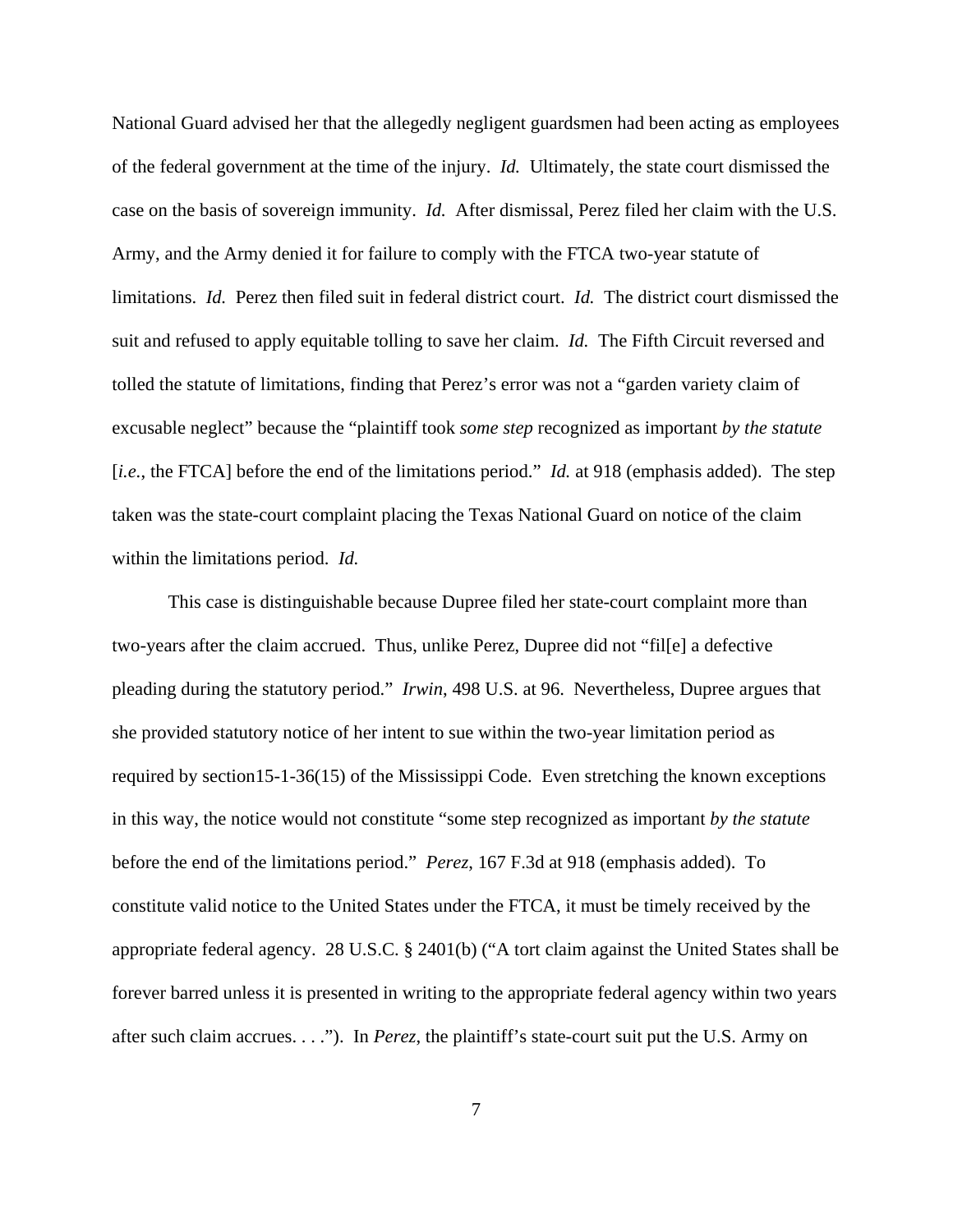notice less than one year after the plaintiff's injury occurred. Here, Dupree provided notice only to Dr. Hardeman and the Health Clinic, and did so five days before both the two-year FTCA and the two-year state deadlines expired. *See* Miss. Code Ann. § 15-1-36(1). There is no evidence that the appropriate federal agency received notice before the FTCA's limitations period expired. *See Ramos*, 2011 WL 2342647, at \*4 n.1 (letter to clinic requesting medical records did not trigger equitable tolling). As the party seeking equitable tolling, Dupree has not met her burden. *Hood*, 168 F.3d at 232.

 The *Perez* Court also recognized that in certain circumstances due diligence will exist even if the plaintiff fails to timely identify the alleged tortfeasor as a federal employee. But several circuits take a different approach. *See, e.g.*, *Norman v. United States*, 467 F.3d 773, 776 (D.C. Cir. 2006) (collecting cases and holding that "[a]t a minimum, due diligence requires reasonable efforts to learn the employment status of the defendant."). And while this Court obviously follows the Fifth Circuit, the Fifth Circuit has not applied *Perez* in a medicalmalpractice context. Those courts that have addressed the issue tend to be tougher on medicalmalpractice plaintiffs than on FTCA plaintiffs in other contexts. *See*, *e.g.*, *Skwira*, 344 F.3d at 77 ("Outside the medical malpractice context, however, the identity of the individual(s) responsible for an injury may be less evident, and a plaintiff may have less reason to suspect governmental involvement. Not surprisingly, courts of appeals have been slightly more forgiving in these  $cases. \ldots$ ").

Indeed a majority of circuit and district court cases hold that due diligence is absent when medical-malpractice plaintiffs fail to determine their doctor's employment status within the applicable two-year window. *Garza v. U.S. Bureau of Prisons*, 284 F.3d 930, 936 (8th Cir.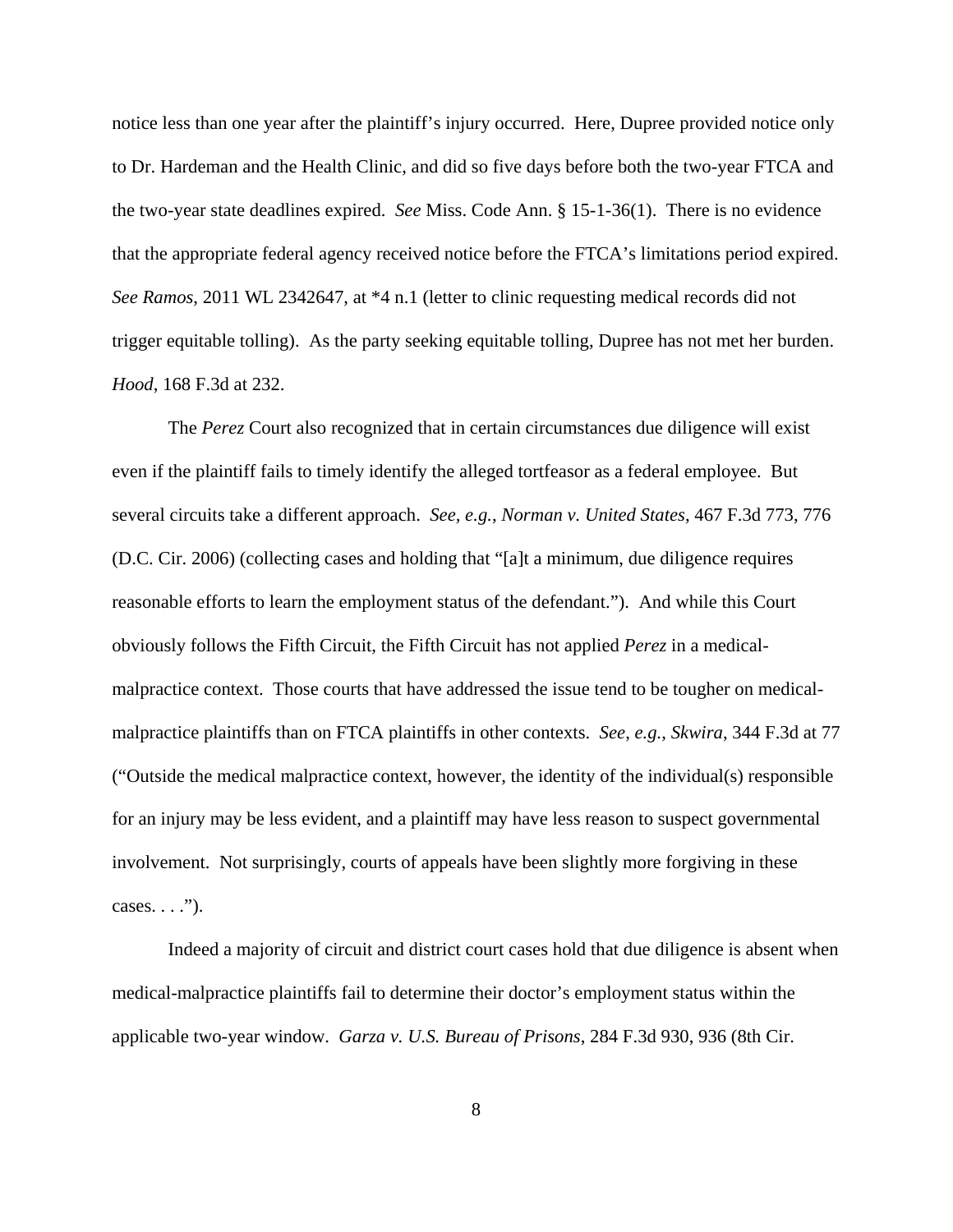2002) ("[T]he statute of limitations under the FTCA does not wait until a plaintiff is aware that an alleged tort-feasor is a federal employee") (quoting *Gould*, 905 F.2d at 745 ("The burden is on the plaintiff to discover the employment status of the tort-feasor and to bring suit within the applicable limitations period"); *see also Ramos*, 2011 WL 2342647, at \*3 (quoting *Garza*); *T.L. ex rel. Ingram v. United States*, 443 F.3d 956, 964 (8th Cir. 2006) ("The statute of limitations is not tolled, however, simply because a plaintiff is unaware that an alleged tortfeasor is a federal employee.") (citing *Motley v. United States*, 295 F.3d 820, 824 (8th Cir. 2002) ("To toll the statute because of a plaintiff's ignorance of the defendant's federal employee status, plaintiff "must at the very least show that the information *could not* have been found by a timely diligent inquiry . . . .") (citation omitted)); *Gonzalez v. United States*, 284 F.3d 281, 291–92 (1st Cir. 2002) (no due diligence where plaintiff assumed case was state case and "failed to make any inquiries whatsoever to confirm [her] assumption"); *Adkins v. United States*, No. 1:10–cv–0018, 2011 WL 666713, at \*4 (S.D. Ind. Feb. 14, 2011 ); *Bohrer v. City Hosp., Inc.*, 681 F. Supp. 2d 657, 676 (N.D.W. Va. 2010) (refusing to apply equitable tolling in medical-malpractice case where plaintiff failed to discover federal nexus within two years); *Jones v. United States*, No. 3:05cv-1163, 2007 WL 4557211, at 11 (M.D. Fla., Dec. 21, 2007) (same); *Martinez v. United States*, No. CIVA 06CV01497 PSFPA, 2006 WL 3746708, at \*8–9 (D. Colo. Dec. 18, 2006) (same); *Cotter v. United States*, No. 1:06-CV-382, 2006 WL 3253289, at \*5 (W.D. Mich. Nov. 8, 2006). *But see Santos ex rel. Beato v. United States*, 559 F.3d 189, 202–03 (3d Cir. 2009) (applying equitable tolling where plaintiff's "inquiries did not reveal that the apparently private York Heath and its employees had been deemed to be federal employees subject to the FCTA").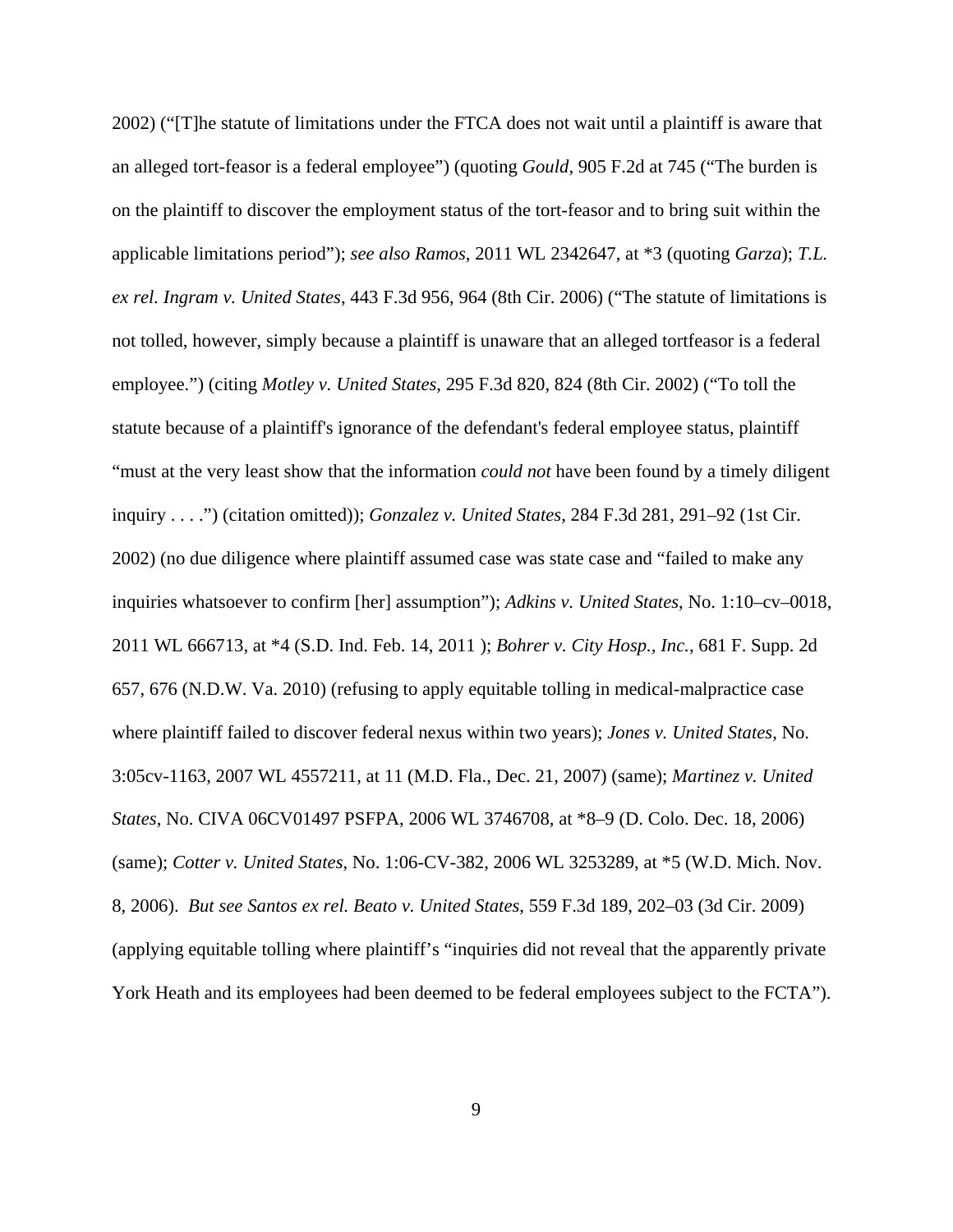As noted, equitable estoppel is used sparingly. Yet "the issue of federally-funded health centers in FTCA cases is not an obscure or infrequent one." *J.D. ex rel. Doe v. United States*, No. 10 Civ. 4296(DLC), 2011 WL 292010, at \*10–11 (S.D.N.Y. Jan. 28, 2011). Dupree's case is simply not one of those rare instances where, despite diligent pursuit, the federal identity of her tortfeasor was undiscoverable.

Finally, equitable tolling can apply when due diligence is demonstrated and extraordinary circumstances stand in a plaintiff's way. *Pace*, 544 U.S. at 418. Here, Dupree makes no suggestion that the Government obstructed. And although she claims that she could not have discovered Dr. Hardeman's employment status, the blanket assertion is neither sufficient nor supported in the record. *See Gould*, 905 F.2d at 745–46 ("It will not suffice for plaintiffs to assert baldly that 'even due diligence would not have discovered the fact that the physicians' were federal employees.").

#### III. Conclusion

This Court is not the first to recognize that the FTCA limitations period "may appear to be a trap for the unwary. *Bryant*, 96 F. Supp. 2d at 555. Nevertheless, statutes of limitations support important policy decisions made by the legislature. So too, "[a] waiver of the Federal Government's sovereign immunity must be unequivocally expressed in statutory text" and "will be strictly construed . . . in favor of the sovereign." *Lane*, 518 U.S. at 192. Dupree fails to demonstrate that she is entitled to equitable tolling, and the claims against the United States are therefore dismissed. The remaining parties are instructed to contact the magistrate judge for a case management conference.